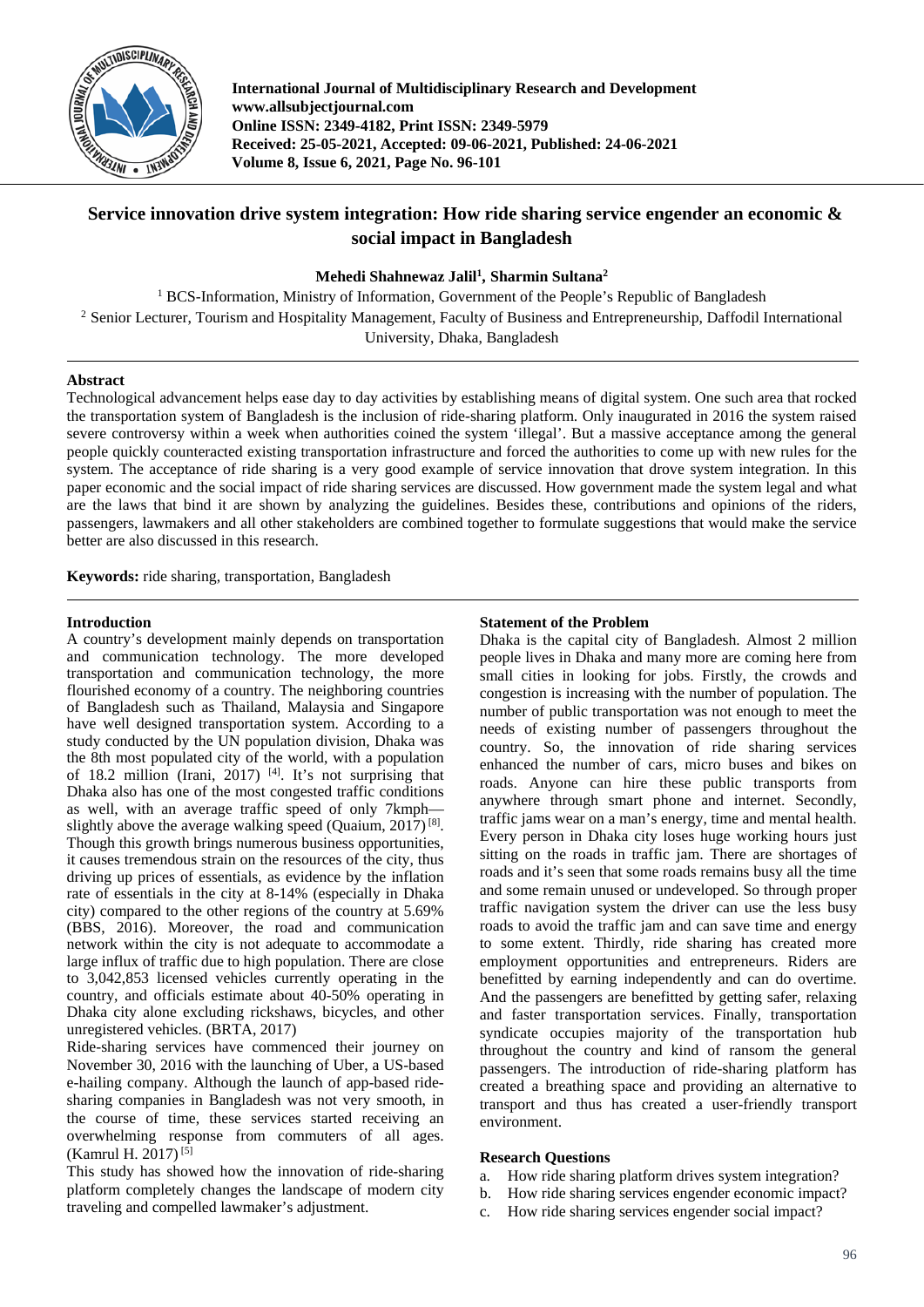#### **Objectives of the Study**

- a. To assess the service innovation of ride sharing platform.
- b. To demonstrate the new dimension of cost and income structure of riders and passengers.
- c. To portray a new social reality of riders and passengers.

#### **Literature Review**

Ride sharing companies have raised more than \$25 billion in private capital since 2010. Today, top-5 ride sharing companies – Uber, Didi-Chuxing, Lyft, Ola, and Grab – have a combined market capitalization of roughly \$120 billion (based on most recent primary round valuations). We believe ride sharing apps have a large and expanding market opportunity, and benefit from significant secular and demographic tailwinds. Uber has already established itself as a market leader in most geography, and its business model has inherent network effects benefits. Key near-term debates include legal/regulatory framework and intense competition weighing on unit economics. (Uber & Ridesharing, The \$650 billion question)

US-based Datavoxel Ltd first brought an-app based motorbike service in Bangladesh in May 2016. Consequently, international giant Uber and local provider Pathao were launched by the end of that year in Dhaka. According to market sources, big names like Uber, Pathao and Bahon altogether log 10,000 rides a day on an averagealthough, insiders estimate that the actual number could be higher. In addition, it has been reported that Indian ridehailing service Ola is planning to extend its operations to Dhaka while a number of local entities are also in line to launch similar services. Meanwhile, as the ride sharing service takes shape in the country, the government has also put forward in formulating a guideline to regulate the emerging industry. The guideline, according to relevant sources, is expected to be finalized after getting the necessary green light from all the relevant government entities. Firstly, as a number of recent global researches indicate that, ridesharing services have the potential in helping Dhaka to ease its traffic congestion. In fact, according to a recent study conducted by Boston Consulting Group (BCG) in various major cities across Asia, around 40 to 70 per cent of private vehicles on the road today could be removed if rideshare becomes a viable substitute for private vehicle ownership. BCG research also suggests that 10 to 40 per cent of commuters who plan to purchase a car indicate that they are highly willing to forego purchase if rideshare matches private car ownership. (Bhuiyan., M. 2017)

Hoffmann, Panagiotis, Ipeirotis and Sundarajan (2016) presented the first attempt to pair ridesharing and subway ridership data from New York City to investigate substitution between the two transport modes. Their preliminary findings act as a proof-of-concept for this approach. They support the hypothesis that a decrease in public transportation use can be partially offset by an increase in ridesharing, at least in the short run and in response to subway system shocks. Although the magnitude of this response is high relative to average ridesharing levels, it is a small fraction of subway usage. It remains to be seen how much this substitution grows as mobile-hailed ridesharing becomes increasingly mainstream.

Ullah and Islam  $(2017)$ <sup>[3]</sup> studied on Pathao ride sharing services and showed an overview of logistics and transport scenario in Bangladesh through the lens of the start-up. It

depicts the challenges related to starting a new company; identifying, creating and interacting with the market; securing intellectual property rights, and developing a business model in a developing country.

Rayle *et al.* (2014) <sup>[10]</sup> conducted an intercept survey of ridesharing users and matched this survey with existing data on taxi users and taxi trips from the same time period. The authors found that many ridesharing customers reported less actual use of their cars, although the authors found no relationship between ridesharing and self-reported changes in car ownership. Similarly, a recent report from the American Public Transportation Association (APTA) used survey data to suggest that ridesharing is more likely to replace a trip in a private car than a trip with public transportation (Shared-Use Mobility Center 2016).

Uber continues to be involved in disputes with several governmental bodies, including local governments in the U.S. and Australia. Questions of employment law, consumer protection, unfair commercial practices, tax law, and insurance are common. A recent research on Uber and dehumanised negotiations by Northumbria University reveals, 'It is impossible to foresee all the potential legal and regulatory issues involved when it comes to Uber'. (Shyikh Mahdi, 2016)

Uber has already faced stiff criticism and outright protest in many countries from taxi drivers who claim the ride-sharing app is not a platform connecting rider and driver, but a global taxi company instead. But Uber owns no vehicles or employs drivers; the company argues all drivers have their own cars, self-employed, and work with Uber on a contractual basis.

Rayle *et al.* (2014)<sup>[10]</sup> found that ridesharing users were less likely to have a car than taxi customers, while the APTA report argued that the use of transport modes like ridesharing is associated with less car ownership and more use of public transportation. The authors differ on their attitudes towards whether ridesharing is a complement or substitute for public transportation; while Rayle *et al*. (2014)  $[10]$  note that users saved approximately 10 minutes on average by choosing ridesharing over public transportation alternatives.

Following the literature review it can be seen that there are a number of research on ride sharing across the globe. As the phenomenon is new in Bangladesh there are limited number of researches. However, this research is unique in a sense that it shows a new economic and social reality of using the Ride sharing service. No research studies previously showed from this perspective before. With minding this research gap this study has been conducted.

# **Research Design**

This study is descriptive in nature with some emphasis on exploratory research. Both primary and secondary data are collected from a number of sources. Primary data has been collected by interview method with open ended questionnaire from a number of respondents. The riders are being chosen based on convenience sampling method. Data was collected from around 100 national riders of most popular ride sharing service: Uber and Pathao. Secondary sources derived from many local and international articles, websites related to public transportation and BRTA. The time frame of the study is 12 months. The scope of the study was quite limited and focused on only two platforms. The calculations are mostly non-analytical. The sources of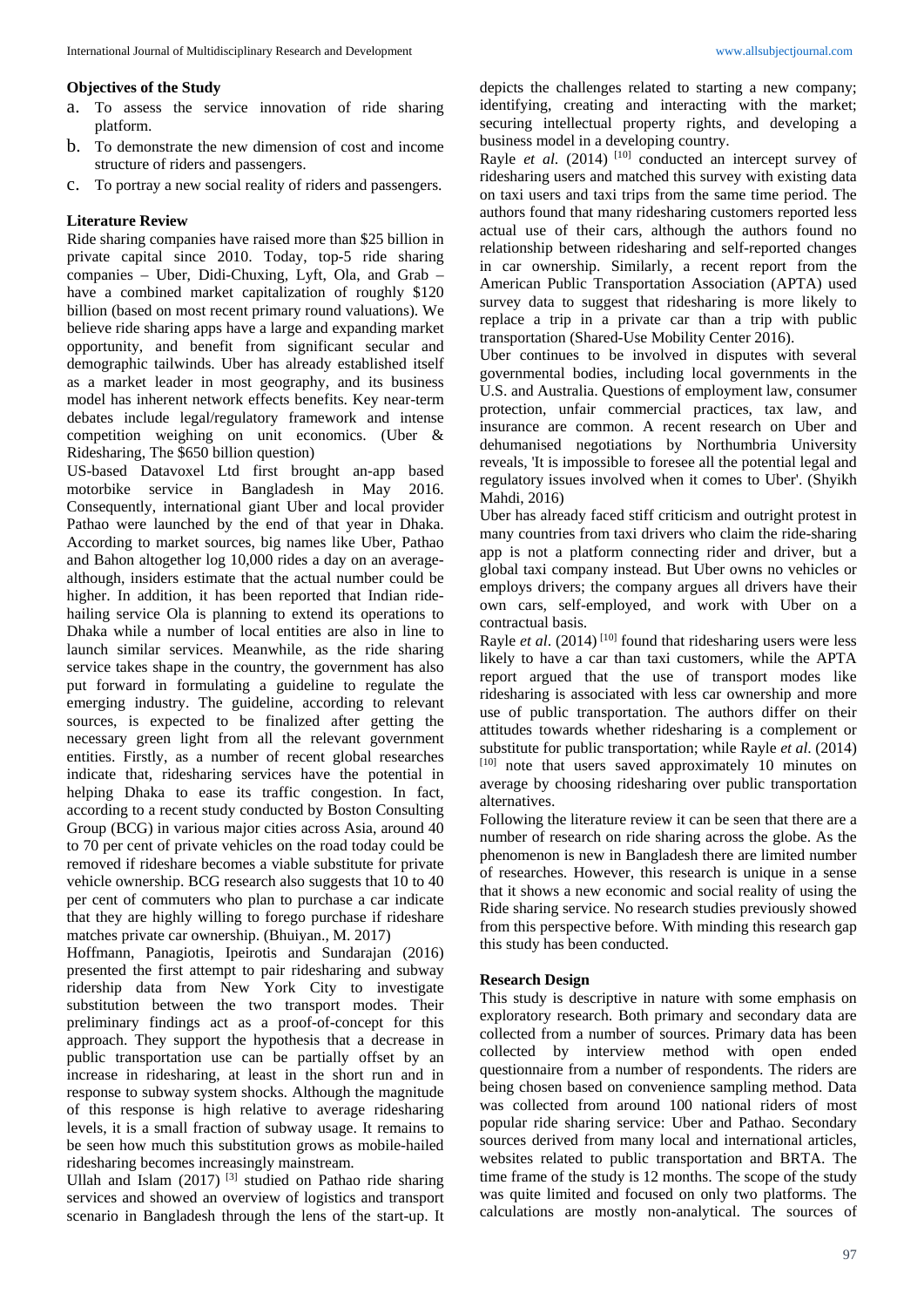literature on the national level were limited as the platform only started its journey one and a half years back.

#### **Analysis and Results**

# **A. Ride-Sharing: Service Innovation drives System Integration**

The app-based ridesharing services offered by Uber, Pathao, Shohoz, FlitBD, and OBhai particularly in Dhaka and Chattagram metropolitan cities, have gained popularity even without government approval. Under the service, private companies and vehicle owners are being allowed to run private vehicles, like cars, motorbikes, jeeps, microbuses and ambulances commercially. The government published a gazette notification in this regard on February 28 which says the guideline comes into effect from March 8, 2018 in the country. The cabinet on January 15 approved the guideline in the face of crisis of comfortable private transports at affordable charges in the city in particular. (New Age, 2018) Through ride sharing services life becomes so much comfortable now-a-days. This service innovation has opened up a new dimension in technological advancement. Until a year ago, when a person wanted to take a taxi, the only option available was to stand by the side of a road and hail a taxi. The person did not know whether a taxi was on the way or not. Moreover, it was impossible to predict the expected time of pick-up and to know whether a taxi would usually pass by or not.

In addition, for the taxi driver, the system was not effective either. Drivers had to drive around the city looking for potential riders. With the introduction of ridesharing technologies, the experience for both riders and drivers has been significantly changed. Ridesharing mobility extends the supply of on-demand car service or bike service to increase the options available for transportation. It is based on a concept of matching the needs of private car drivers and riders who need a ride through a mobile application. Anyone with a Smartphone and mobile internet can download and use a range of ridesharing apps such as Uber, Pathao etc. The mobile app is used to order an on-demand car ride whenever and wherever the rider wishes. Overall, the key concept of ridesharing mobility is simple but at the same time important: it is convenient for passengers to get an on-demand car ride and it is easier for on-demand car drivers to find a passenger. Moreover, it creates a positive economic benefit for the driver and social benefit for the passenger.

Uber's rise in Bangladesh is apparently unstoppable. As soon as the San Francisco based technology company entered the market in late 2016, the government outlawed its ride-sharing service, citing that the legal framework of the country doesn't permit private vehicles to run on commercial purpose. CNG auto-rickshaws and taxis are commercial entities, and are thus subject to commercial tax. On the other hand, the vehicles enlisted on ride-sharing apps are personal vehicles and thus protected from commercial regulations. (Kamrul., 2017) [5] But the Bangladesh Road and Transport Authority's effort to stop Uber turned out to be a futile pursuit, due to overwhelming market demand and the people's eagerness to be part of technological advancement. In last seven months, the number of cars added to Uber's fleet in Dhaka has gone up remarkably. Now it is believed that Uber has the highest number of cars in Dhaka among other cities in Asia Pacific region. (Shoeb S.M. 2017).

# **B. Government's Adjustments: Ride-sharing Services Guidelines, 2018**

Government on March 8 2018 published a gazette with ridesharing guidelines. In this guidelines there are following important points that need to be mentioned:

- The ride-sharing company must be enlisted with BRTA; the minimum number of vehicles needed to be enlisted are as follows:
	- $\blacksquare$  Dhaka City 100 vehicles
	- $\blacksquare$  Chattagram City 50 vehicles
	- Other Cities 20 vehicles
- The ridesharing platform must be a public/private limited company and must have Tax Identification Number (TIN)
- All vehicles must be registered and carry the certificates all the time. Motorcycle, Motorcar, Jeep, Microbus and Ambulance.
- Only one individual can be registered to drive his/her own vehicle
- Ride-sharing services must be deemed safe and secured. A SOS system leading back to National Emergency Line – 999 must be installed in every ride-sharing service platforms
- Enlistment Fees is: 1,00,000 taka which must be renewed every year by submitting: 10,000 taka. Certificate Lost Fees-1000 taka and Changing Fees-1000 taka.
- Ride-sharing Rent Fees: Not more than Taxicab fare of 2014; where the rate are as follows:
	- For first 2 Kilometers  $-85$  taka
	- For every kilometer follows- 34 taka
	- For One/fourth of a kilometer–8.50 taka
	- For every two minutes of waiting  $-8.50$  taka
	- Taxicab call fare (Passengers)– 20 taka
- Enlistment forms, registration forms and fees submission guidelines are to be found in the BRTA website: http://www.brta.gov.bd/ride-sharing

# **C. New Dimension of Cost and Income Structure of Riders and Passengers**

Perhaps the most important aspect of ride-sharing services is the new dimension of cost and income structure. It has to be noted that the cost and income structure in this study is based on some pre-identified causation and based on every situation being constant. This research identifies a new dimension of cost that occurs in transportation.

# **Benefits to Rider**

Ridesharing to private cars or motor bikes creates a comfortable and attractive economic opportunity for many riders, therefore supplementing their primary income. Extension of ridesharing to private cars allows private car owners to better use their cars by generating additional income with ridesharing. Based on this research there are three categories of riders identified:

- **Type A:** Serviceholder who earns through ride-sharing as a part-time rider
- **Type B:** Student who earns through ride-sharing besides study to college or university
- **Type C:** Full-time rider, whose only work is to give trips throughout the day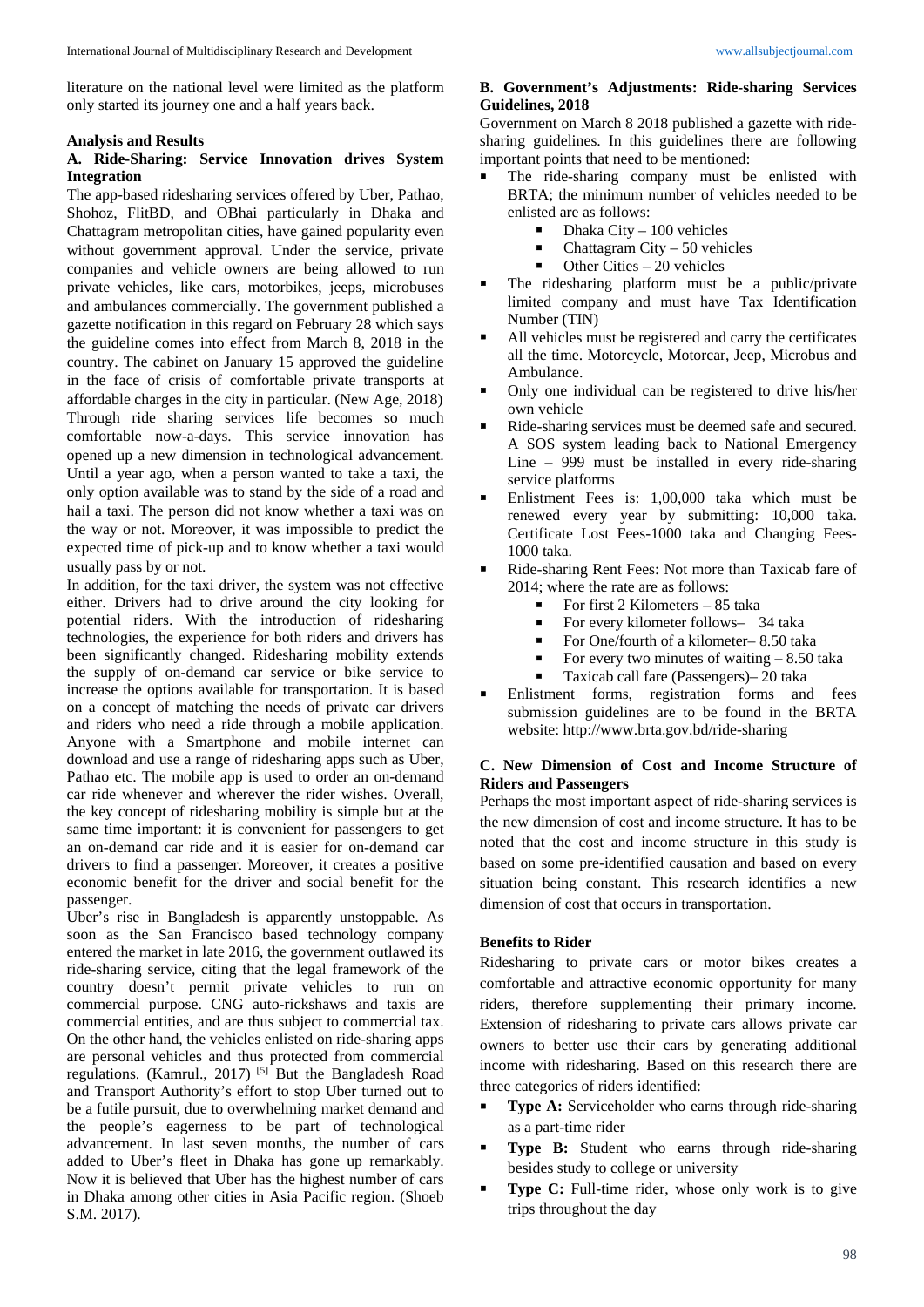Benefits of these three types of riders are as follows:

- **Type A:** Extra Income after regular service-work.
- **Type B:** Extra Income and gathering costs of education.
- **Type C:** Full Income through ride-sharing services.

Among these types of people; the Type C gives more number of trips than the other types. Student is the most beneficial as he/she can earn his/her education fees by ridesharing. The most income generating type will however be Type A as his/her additional income contributes significantly to his family.

# **Cost Structure of these riders is as follows**

- Fuel Cost- Petrol: 86 taka, Octane: 89 taka
- Maintenance Cost-500 to 1000 taka per month

Motorcycles and Cars both benefits if the vehicle is used beside regular up-down trips. For instance: Suppose, a rider goes to office daily from Basabo to Dhanmondi and updown distance is around 30 km. He needs 1 liter patrol per day to drive 30 km. If he maintains 30 day service to Dhanmondi and daily takes only one rider to his location and returns with another;

#### **His cost**

30 liters of Petrol every month: 30 x 86 = 2580 Taka Maintenance every month = 420 Taka Total=3000 Taka

#### **His income**

Traveling to Dhanmondi- 140 Taka Traveling to Basabo- 140 Taka Total (Everyday) -280 Taka Monthly Income (30 x 280) - 8400 Taka Monthly Revenue = Income –  $Cost = 8400 - 3000 = 5400$ Taka Yearly Revenue  $= 64,800$  Taka

Of course the amount is hypothetical based on crude observation; the amount can be shifted, but it is close to the

estimation. Now, if this rider takes more than one trip, then his income increases. Likewise if he gets penalized with traffic then cost increases. But at the end of the year this income is considered as extra.

# **Time Structure of the Rider**

In Uber and Pathao a rider can use his time efficiently. Suppose on his weekends he has no works so he can give trips and earn extra. So the free time can be utilized by the riders.

Most ride-sharing platforms, including Uber and Pathao, have set the fare at Tk18 per kilometre for sharing a private car while the base fare is Tk40 for the first two kilometres. The charge for the premium service is Tk22 per kilometre with a base fare of Tk80. (Source: BRTA) Then on peak time the fare is calculated not only on distance but also on time. So, if he stuck in traffic jam or signals the time costs is recovered with the extra fare.

#### **Psychological Structure of the Rider**

Ride sharing services raised a new employment opportunity. The riders get the freedom to accept passengers request in Uber or Pathao app through Smartphone. They can cancel the ride if they want. So, the freedom of choice gives a pleasure to them every time.

#### **Benefits to Passengers**

#### **Time Structure of the Passenger**

Extension of ridesharing to private cars further increase overall supply of on-demand car service, therefore increasing availability of cars to riders. People may take rides in Uber or Pathao not only on week days to go office on time but also on weekend to go for day trips or just visiting friends or relatives. In fact on late night some vehicles are available to give trips at nearest location.

# **Psychological Structure of the Passenger**

Extension of ridesharing to private cars increase the quality of vehicles due to more modern cars in line with safety regulations as well as the initial screening of vehicles. If someone wants to go for an interview or meeting he needed to take public transports and the options were rickshaws, taxi or bus. He needed to wait at roads under the sun or sometimes in rain for long time in signal or traffic jam. After reaching the office, his appearance may make him less confident or looks awkward. So, taking Uber or Pathao gives much more comfort and reliability than the other modes of public transports.

# **Energy Structure of the Passenger**

Dhaka is a congested city with huge population. People lost huge time on roads just in traffic jam besides energy also. So, if he can minimize his travel time from home to workplace for at least 30 minutes per day he can save 1 hour everyday as well as save his energy every day, he will be less exhausted and can use this energy in office or home. His mental condition will remain better than before.

# **Salient Features of Ride sharing**

#### **Safety**

- Ridesharing companies screen vehicles before enabling them with ridesharing technology
- Ridesharing technology records data on drivers and passengers, tracks rides with GPS, and incorporates feedback mechanism between driver and passenger
- Higher safety of passengers and drivers

# **Reliability**

- Ridesharing technology directs driver to locations where the demand is and optimizes driving directions based on traffic congestion
- Improvement of demand responsiveness
- Improvement of vehicle utilization

#### **Efficiency**

- Ridesharing technology incentivizes drivers to get on road when there is sufficient demand
- Reduction of number of vehicles in circulation during non-peak hours
- Improvement of availability of on-demand car rides, in particular during peak hours

# **New Social Reality of Riders and Passengers Rider reality**

- New source of income and new engagement of career path of the riders
- Trip-giving interest means more time on the road the before. During the holidays as well some rider chooses to be on the road rather than spending quality family time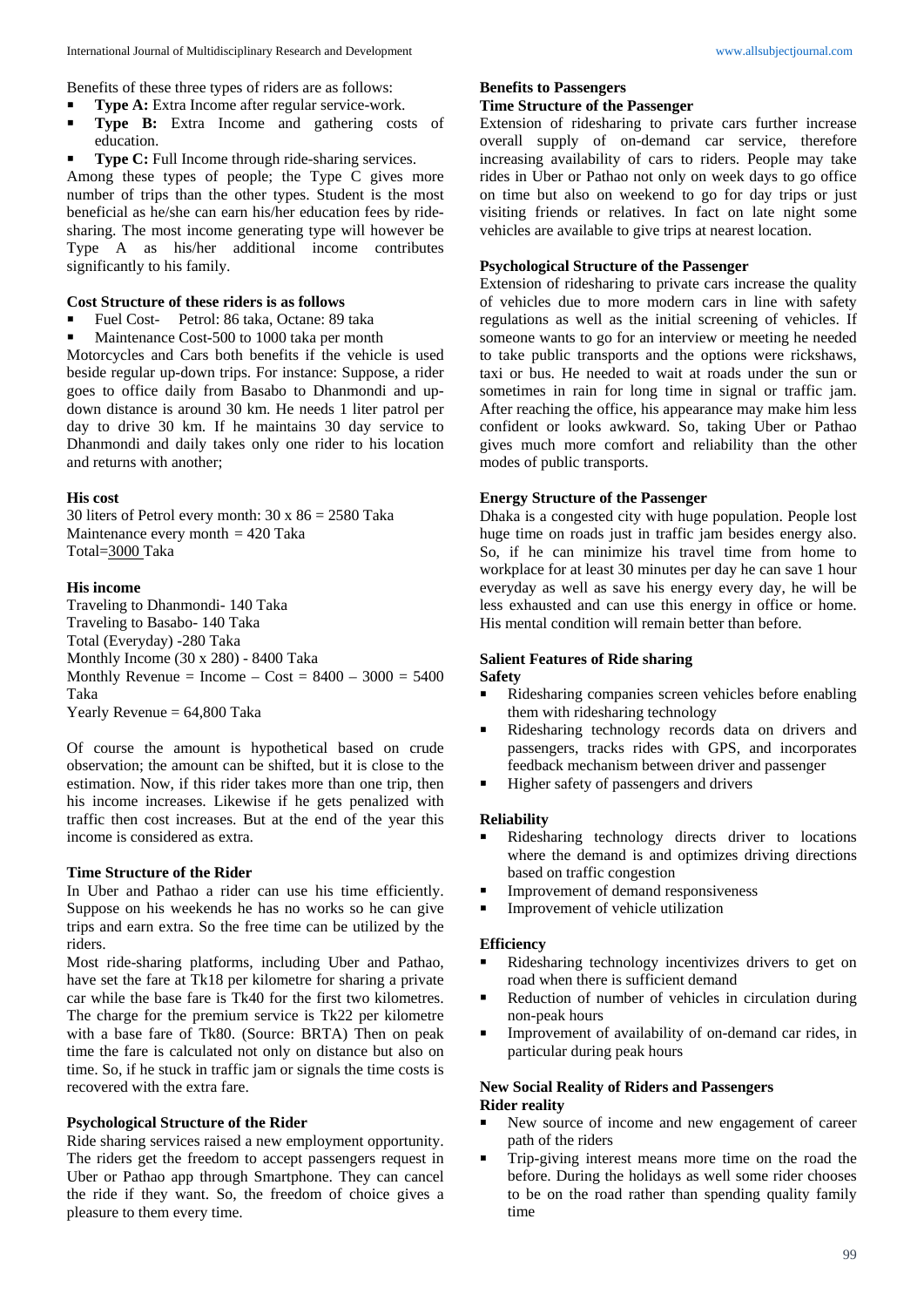- Rider with a mindset that he/she needs to give rides before office time starts, tend to wake up early and give one or two trips
- Students who are riders give trips before and after classes and can be involved in income-generation activity from their student life

# **Passenger Reality**

- Because of the ride-sharing services, people can attend functions and return home late
- **People can choose from a variety of transportation** options because of ride-sharing services. Inclusion of microbus services is one of the newest additions. The renting system of Uber also allows a feature to keep the vehicle as long as required
- People tend to share transportation services with Uber and Pathao. Usually 4 people join together to ride car. This sharing system has created a new way of traveling to home and offices
- A passenger can travel to distances faster than before with ride-sharing services
- There are discounts & other promotional offers which motivate passengers to use service.

# **Recommendations**

Keeping the ride-sharing services in mind; this study also looks upon other neighboring countries around Bangladesh to find out any suggestions regarding the service. There are four major findings that this study proposes:

# **1. Use of Messenger Services in the App**

This function is available in Indonesia, Malaysia and Thailand. The ride-sharing service provider Grab uses this feature for connecting passenger and rider. Through this feature, a rider or passenger can send message to each other and can give a call as well. This unique feature allows passengers to contact their rider easily. Besides, sometimes it's difficult to call someone or receive because a rider is on the move. Messenger service doesn't require a rider to call and they can easily communicate. In Bangladesh most of the ride-sharing services use phone call and sms services to contact each other. With the inclusion of messenger services it will be far better to communicate in here as well.

# **2. Barring Ride-Sharing Services in Certain Places**

It is true that ride-sharing services are ruining the traditional business of Taxi and other transportation services. In a country where government has to look after each and every aspect of the society, it would be wise to look after the taxi services as well. The solution can be limiting the use of ride-sharing services in certain areas and use local taxi and bus services to promote their businesses. The suggestions are: Airport area, Train stations, Bus terminals, Launch terminals and other transportation hubs. Thailand follows this function in their country. In Thailand the use of ridesharing services after arriving at in the airport is an offense and can lead to a fine of 2000 Baht.

# **3. Use of Reward Points when using Ride-Sharing Service**

The ride-sharing service in Bangladesh has two additional options as with Pathao: Parcels and Food. But in Thailand, Malaysia and Indonesia: Grab ride-sharing services provide riders and passengers with reward points. The reward points can be redeemed at restaurants, transportation and other services. This motivates the users to use more of the service. In those countries, there is a lot of alternative means of transportation. Yet, the companies give out this feature. The use of reward points in Bangladesh can also be put forward. Government can ask the ride-sharing service providers to install this feature in their apps. The feature must work on both parties: riders as well as passengers.

# **4. Inclusion of other Services in the Apps**

The introduction of news services is a latest feature in the ride-sharing apps of Thailand, Malaysia and Indonesia. The service gives news and main stories of the world. Some services provide weather updates in the apps. Some make a profile of the passenger and rider and provides the functions based on the choices. In Bangladesh ride-sharing services are evolving. More services from a single ride-sharing app are not necessary at this stage but it worth mentioning that these services can be added in the future.

# **Conclusion**

The ride sharing services have revolutionized the context of the transportation in Bangladesh and successfully created an impact which is difficult to change. Technological breakthrough and innovation can change the system. It is an example for the businesses and people that if the mindset is to lessen the troubles of people; the innovation can change the existing system and bring out a new one. The ridesharing service is still an infant industry in Bangladesh but has a huge potential for the future. For it to prosper every side of the society must come forward and work together.

# **References**

- 1. Bangladesh Bureau of Statistics. Price and Wages (CPI, QIIP), 2016.
- 2. Bangladesh Road Transport Authority, Registered Motor Vehicle Statistics, 2017.
- 3. GM Wali Ullah, Ashraful Islam. A Case Study on Pathao: Technology Based Solution to Dhaka's Traffic Congestion Problem. Case Studies in Business and Management, ISSN 2333-3324, 2017:4:2.
- 4. Irani B. Population growth kept at bay despite flagging initiatives. Dhaka Tribune, 2017.
- 5. Kamrul H, Dhaka Tribune, 2017. Retrieved from https://www.dhakatribune.com/bangladesh/dhaka/2017/ 12/09/ride-sharing-revolutionize-dhaka/
- 6. Mahdi S. Uber vs the traditional world. November 26, 2016. 12:00 AM, Retrieved from https://www.thedailystar.net/law-our-rights/uber-vs-thetraditional-world-1320811
- 7. Mehdi MB, 2017. Real-time ridesharing: A saviour of our urban transport? https://today.thefinancialexpress. com.bd/print/real-time-ridesharing-a-saviour-of-oururban-transport-1511940642
- 8. Quaium R, (2017). Wheels in motion. *Dhaka Tribune*.
- 9. Research report Uber & Ridesharing. The \$650 billion question
- 10. Rayle L, Shaheen S, Chan N, Dai D, Cervero R. App-